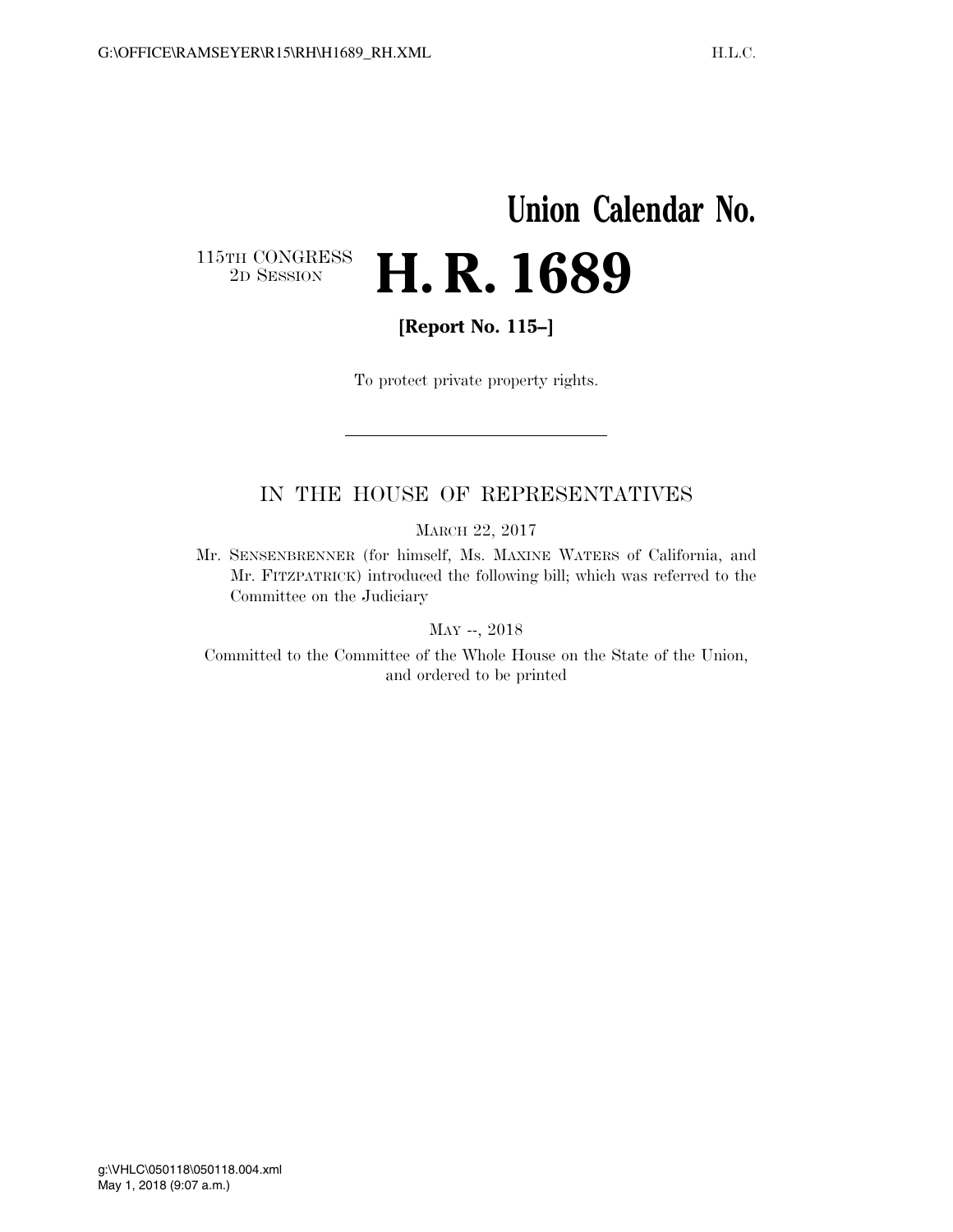# **A BILL**

To protect private property rights.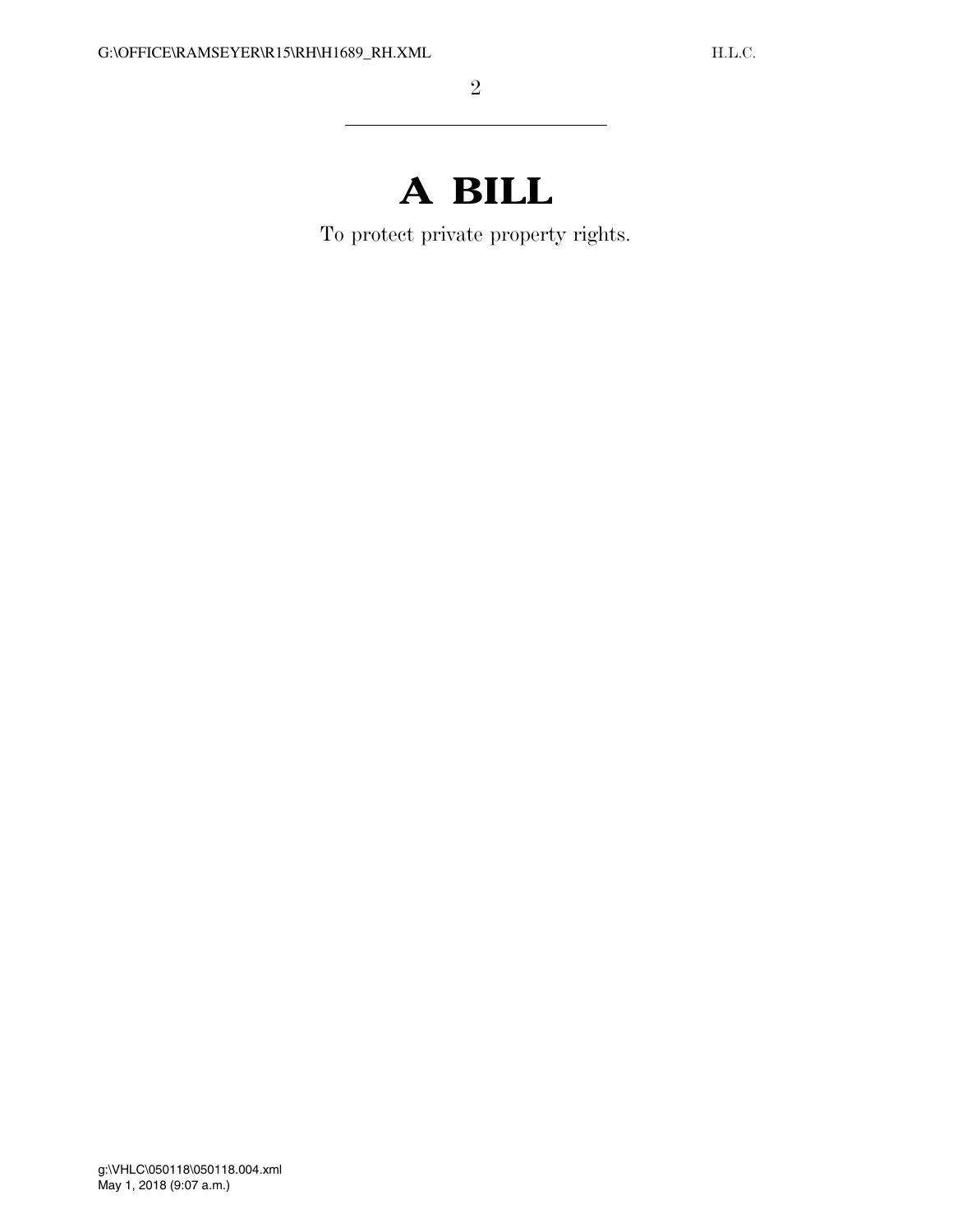*Be it enacted by the Senate and House of Representa- tives of the United States of America in Congress assembled,*  **SECTION 1. SHORT TITLE.** 

 This Act may be cited as the ''Private Property Rights Protection Act of 2017''.

### **SEC. 2. PROHIBITION ON EMINENT DOMAIN ABUSE BY STATES.**

 (a) IN GENERAL.—No State or political subdivision of a State shall exercise its power of eminent domain, or allow the exercise of such power by any person or entity to which such power has been delegated, over property to be used for economic development or over property that is used for economic development within 7 years after that exercise, if that State or political subdivision receives Fed- eral economic development funds during any fiscal year in which the property is so used or intended to be used. (b) INELIGIBILITY FOR FEDERAL FUNDS.—A viola- tion of subsection (a) by a State or political subdivision shall render such State or political subdivision ineligible for any Federal economic development funds for a period of 2 fiscal years following a final judgment on the merits by a court of competent jurisdiction that such subsection has been violated, and any Federal agency charged with distributing those funds shall withhold them for such 2- year period, and any such funds distributed to such State

May 1, 2018 (9:07 a.m.) g:\VHLC\050118\050118.004.xml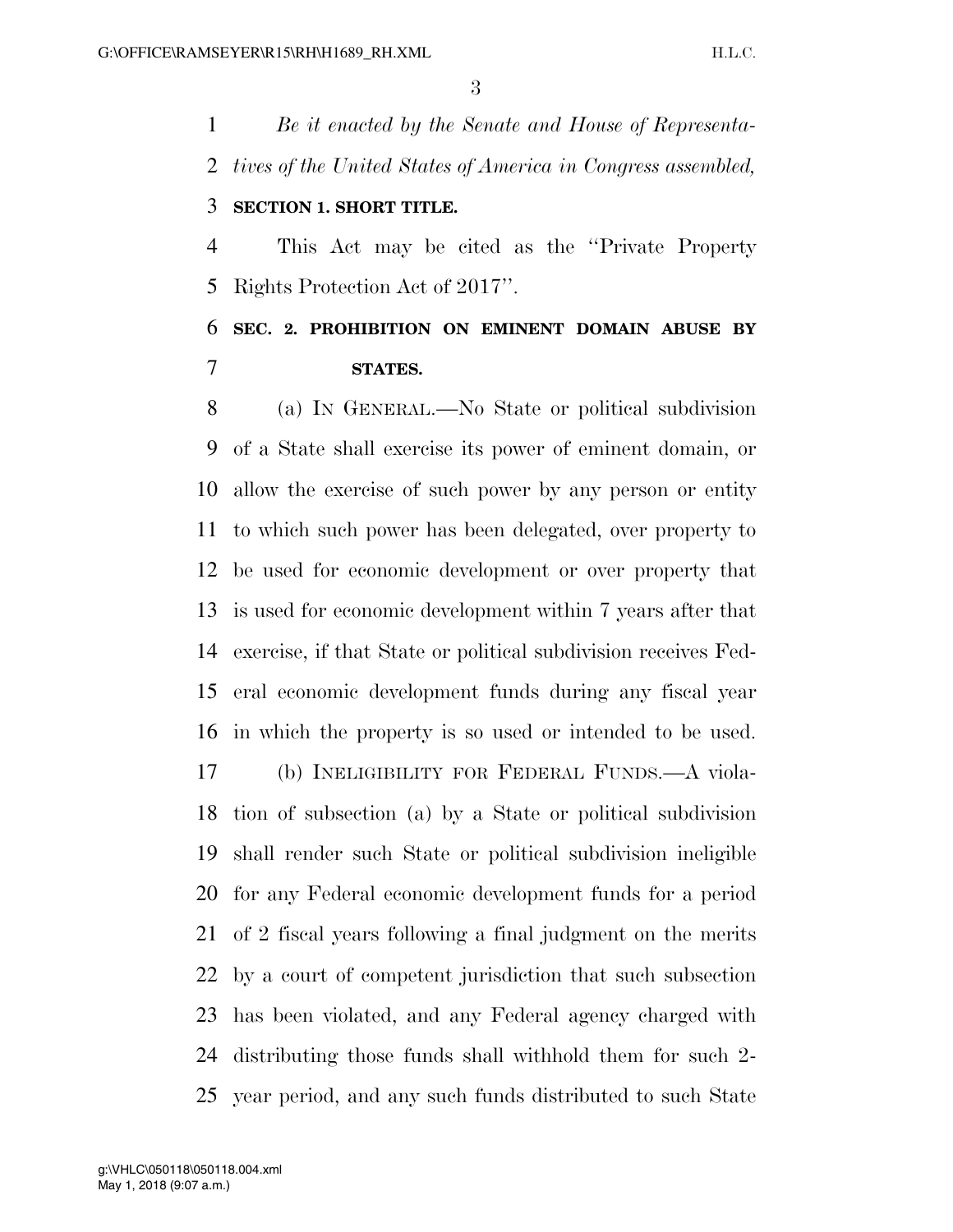or political subdivision shall be returned or reimbursed by such State or political subdivision to the appropriate Fed- eral agency or authority of the Federal Government, or component thereof.

 (c) OPPORTUNITY TO CURE VIOLATION.—A State or political subdivision shall not be ineligible for any Federal economic development funds under subsection (b) if such State or political subdivision returns all real property the taking of which was found by a court of competent juris- diction to have constituted a violation of subsection (a) and replaces any other property destroyed and repairs any other property damaged as a result of such violation. In addition, the State or political subdivision must pay any applicable penalties and interest to reattain eligibility.

## **SEC. 3. PROHIBITION ON EMINENT DOMAIN ABUSE BY THE FEDERAL GOVERNMENT.**

 The Federal Government or any authority of the Fed- eral Government shall not exercise its power of eminent domain to be used for economic development.

#### **SEC. 4. PRIVATE RIGHT OF ACTION.**

 (a) CAUSE OF ACTION.—Any—(1) owner of private property whose property is subject to eminent domain who suffers injury as a result of a violation of any provision of this Act with respect to that property; or (2) any tenant of property that is subject to eminent domain who suffers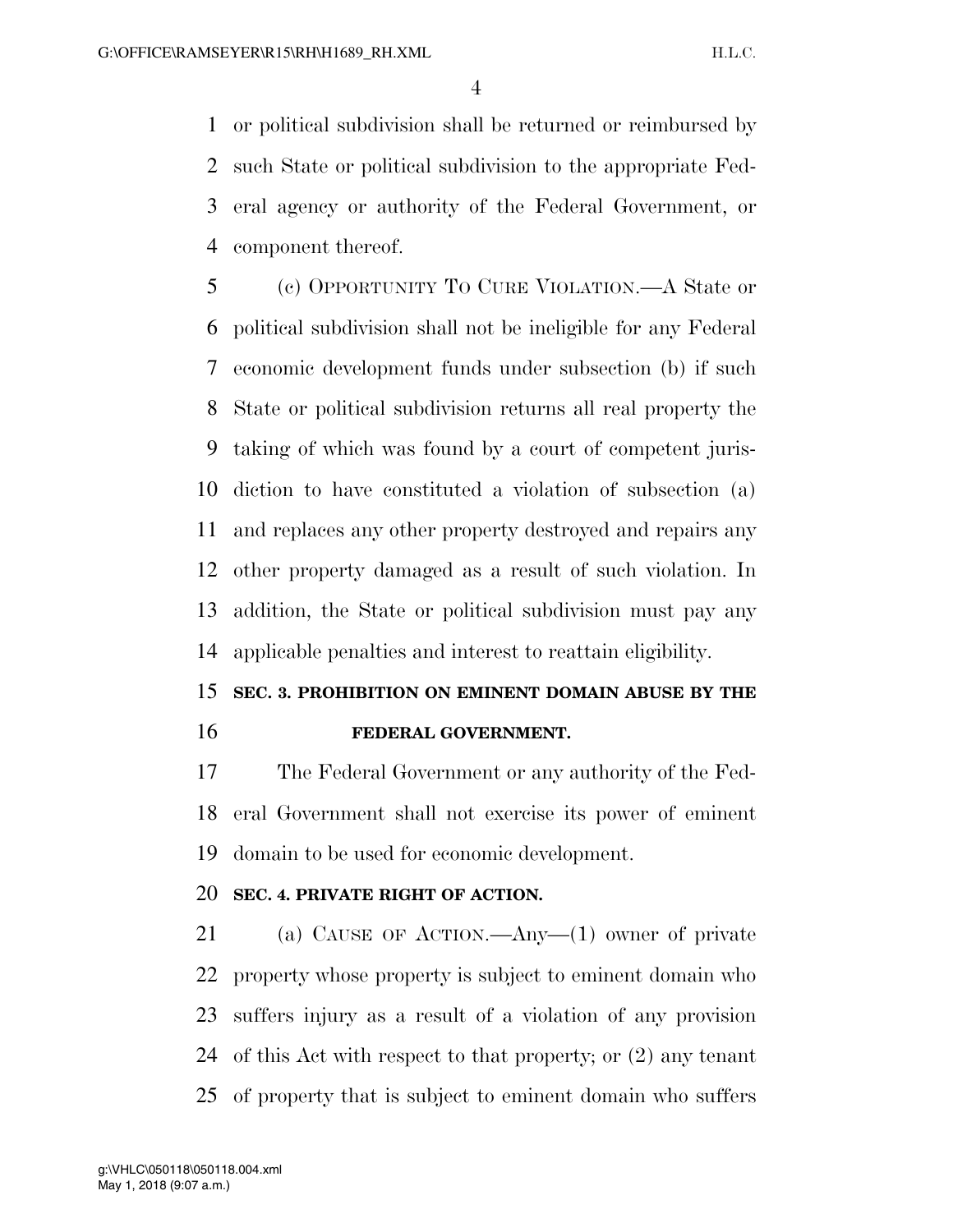injury as a result of a violation of any provision of this Act with respect to that property, may bring an action to enforce any provision of this Act in the appropriate Federal or State court. A State shall not be immune under the 11th Amendment to the Constitution of the United States from any such action in a Federal or State court of competent jurisdiction. In such action, the defendant has the burden to show by clear and convincing evidence that the taking is not for economic development. Any such property owner or tenant may also seek an appropriate relief through a preliminary injunction or a temporary re-straining order.

 (b) LIMITATION ON BRINGING ACTION.—An action brought by a property owner or tenant under this Act may be brought if the property is used for economic develop- ment following the conclusion of any condemnation pro- ceedings condemning the property of such property owner or tenant, but shall not be brought later than seven years following the conclusion of any such proceedings.

 (c) ATTORNEYS' FEE AND OTHER COSTS.—In any action or proceeding under this Act, the court shall allow a prevailing plaintiff a reasonable attorneys' fee as part of the costs, and include expert fees as part of the attor-neys' fee.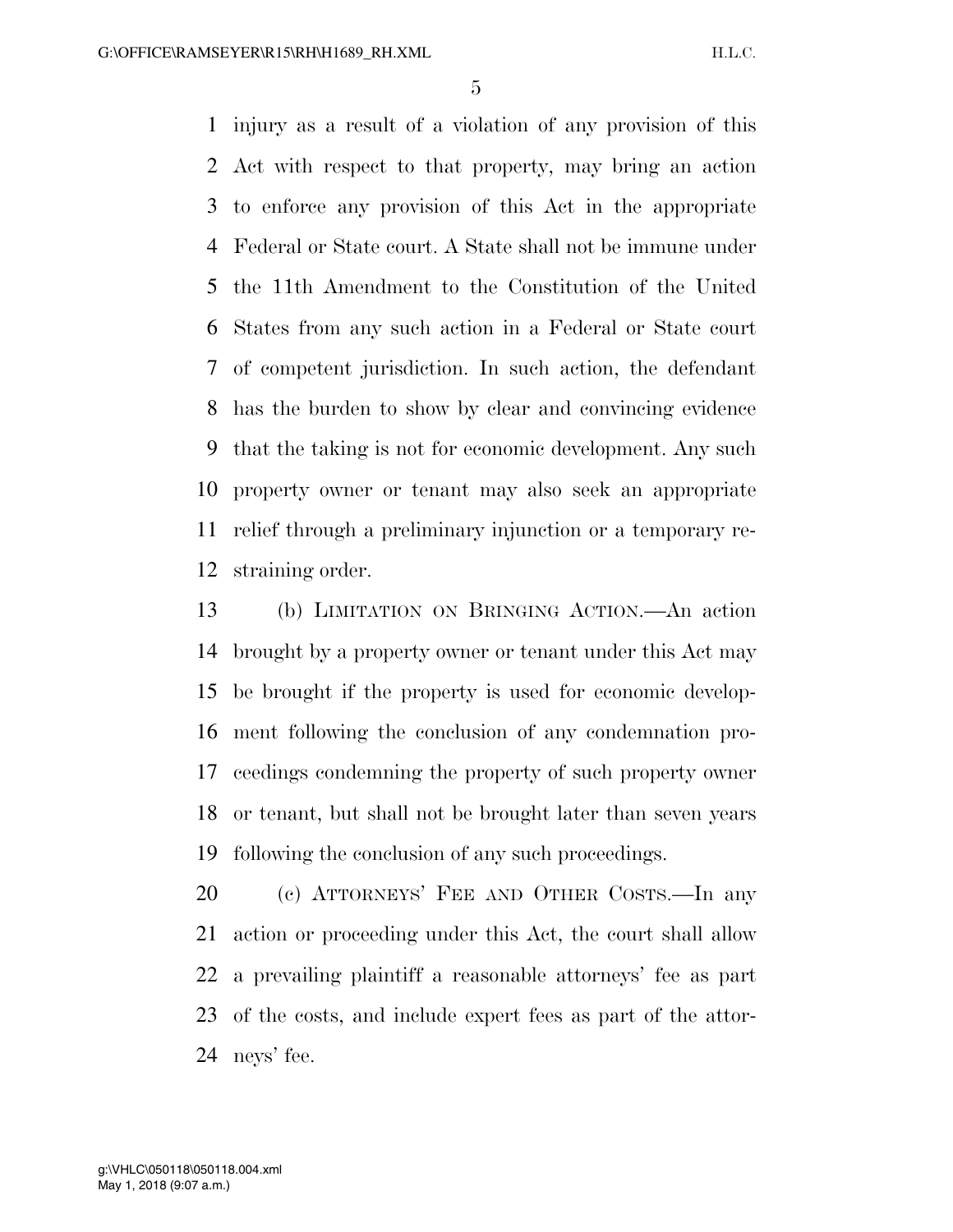### **SEC. 5. REPORTING OF VIOLATIONS TO ATTORNEY GEN-ERAL.**

 (a) SUBMISSION OF REPORT TO ATTORNEY GEN- ERAL.—Any—(1) owner of private property whose prop- erty is subject to eminent domain who suffers injury as a result of a violation of any provision of this Act with respect to that property; or (2) any tenant of property that is subject to eminent domain who suffers injury as a result of a violation of any provision of this Act with respect to that property, may report a violation by the Federal Gov- ernment, any authority of the Federal Government, State, or political subdivision of a State to the Attorney General. (b) INVESTIGATION BY ATTORNEY GENERAL.—Upon receiving a report of an alleged violation, the Attorney General shall conduct an investigation to determine wheth-er a violation exists.

 (c) NOTIFICATION OF VIOLATION.—If the Attorney General concludes that a violation does exist, then the At- torney General shall notify the Federal Government, au- thority of the Federal Government, State, or political sub- division of a State that the Attorney General has deter- mined that it is in violation of the Act. The notification shall further provide that the Federal Government, State, or political subdivision of a State has 90 days from the date of the notification to demonstrate to the Attorney General either that: (1) it is not in violation of the Act;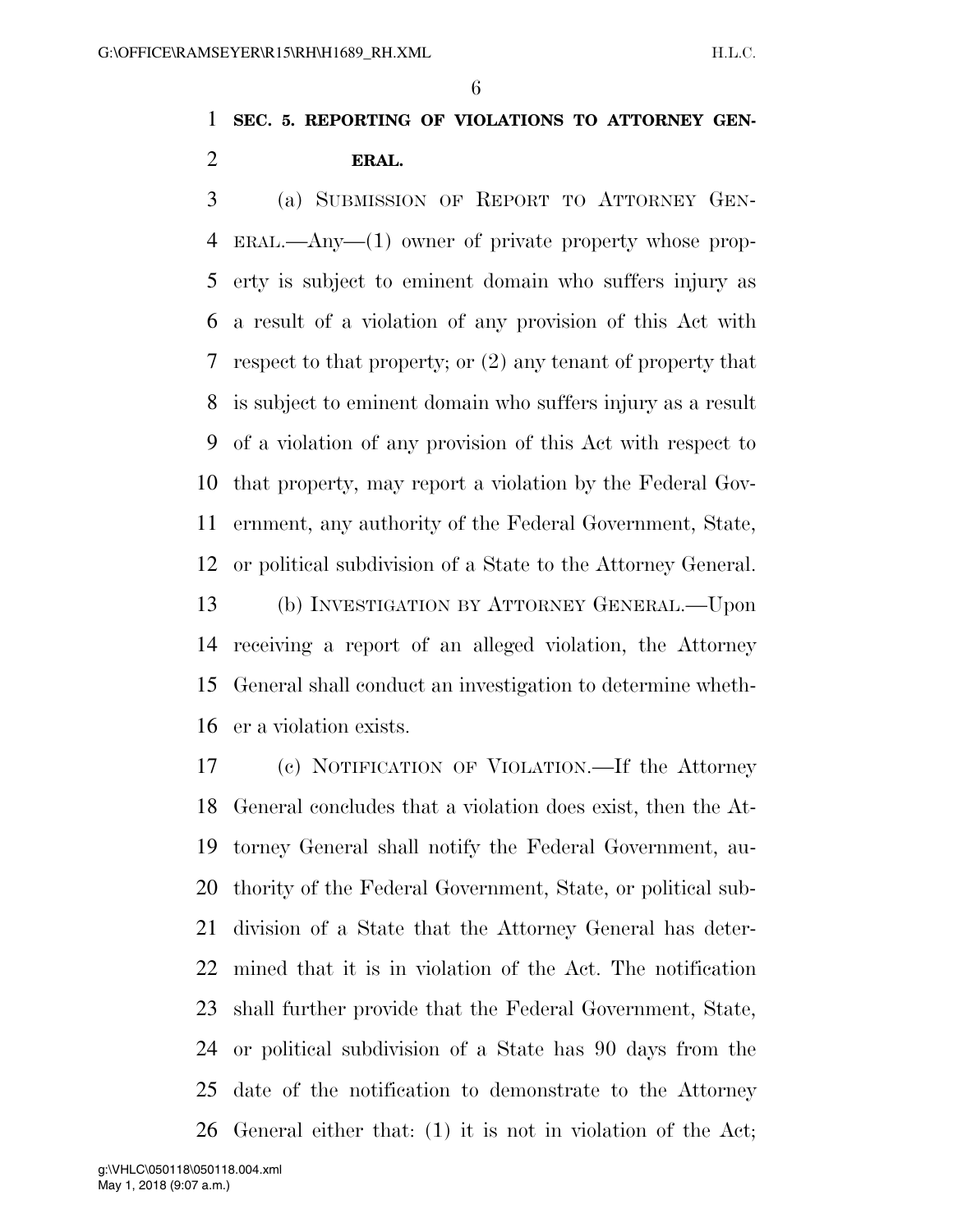or (2) that it has cured its violation by returning all real property the taking of which the Attorney General finds to have constituted a violation of the Act and replacing any other property destroyed and repairing any other property damaged as a result of such violation.

 (d) ATTORNEY GENERAL'S BRINGING OF ACTION TO ENFORCE ACT.—If, at the end of the 90-day period de- scribed in subsection (c), the Attorney General determines that the Federal Government, authority of the Federal Government, State, or political subdivision of a State is still violating the Act or has not cured its violation as de- scribed in subsection (c), then the Attorney General will bring an action to enforce the Act unless the property owner or tenant who reported the violation has already brought an action to enforce the Act. In such a case, the Attorney General shall intervene if it determines that intervention is necessary in order to enforce the Act. The Attorney General may file its lawsuit to enforce the Act in the appropriate Federal or State court. A State shall not be immune under the 11th Amendment to the Con- stitution of the United States from any such action in a Federal or State court of competent jurisdiction. In such action, the defendant has the burden to show by clear and convincing evidence that the taking is not for economic development. The Attorney General may seek any appro-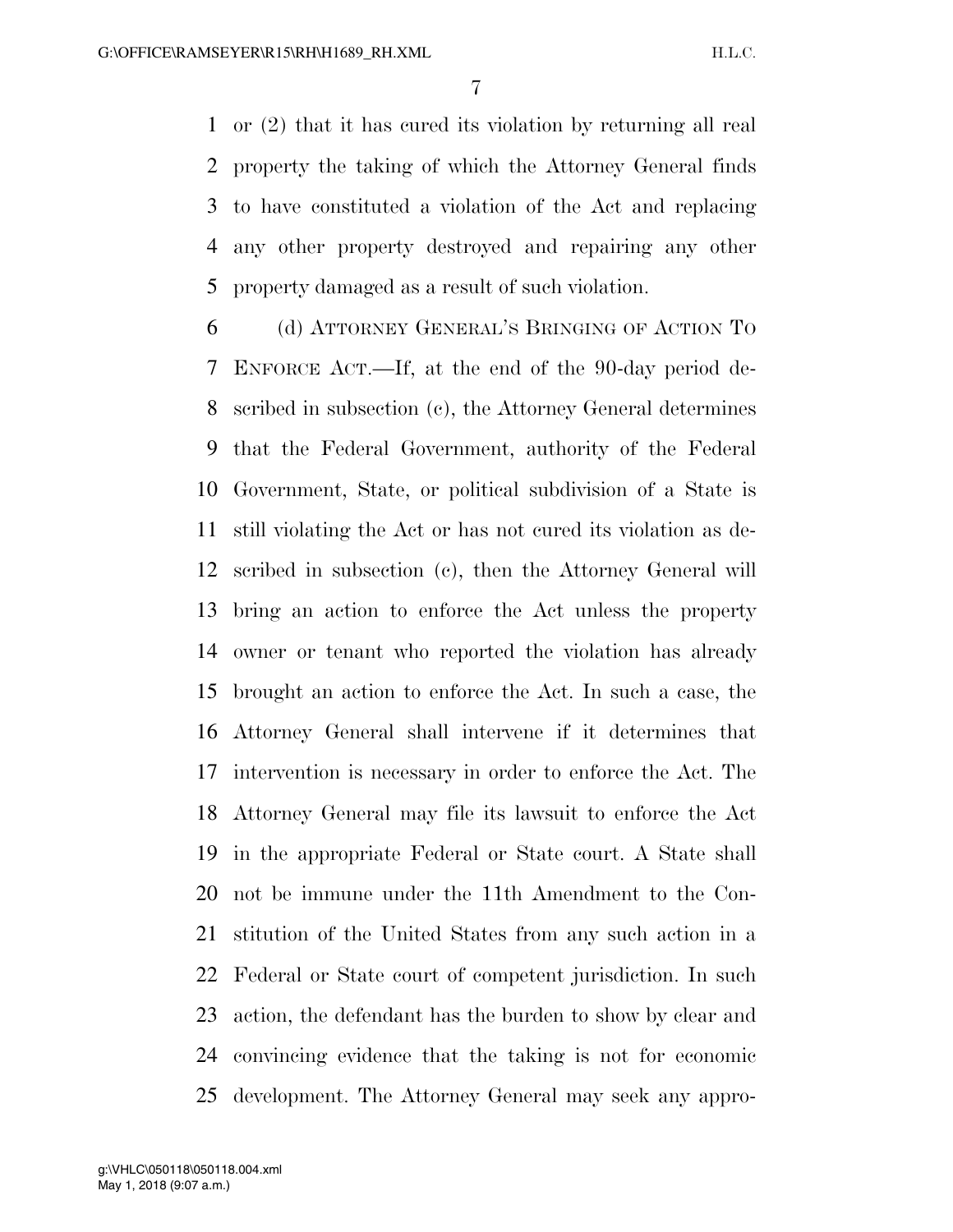priate relief through a preliminary injunction or a tem-porary restraining order.

 (e) LIMITATION ON BRINGING ACTION.—An action brought by the Attorney General under this Act may be brought if the property is used for economic development following the conclusion of any condemnation proceedings condemning the property of an owner or tenant who re- ports a violation of the Act to the Attorney General, but shall not be brought later than seven years following the conclusion of any such proceedings.

 (f) ATTORNEYS' FEE AND OTHER COSTS.—In any action or proceeding under this Act brought by the Attor- ney General, the court shall, if the Attorney General is a prevailing plaintiff, award the Attorney General a rea- sonable attorneys' fee as part of the costs, and include expert fees as part of the attorneys' fee.

#### **SEC. 6. NOTIFICATION BY ATTORNEY GENERAL.**

 (a) NOTIFICATION TO STATES AND POLITICAL SUB-DIVISIONS.—

 (1) Not later than 30 days after the enactment of this Act, the Attorney General shall provide to the chief executive officer of each State the text of this Act and a description of the rights of property own-ers and tenants under this Act.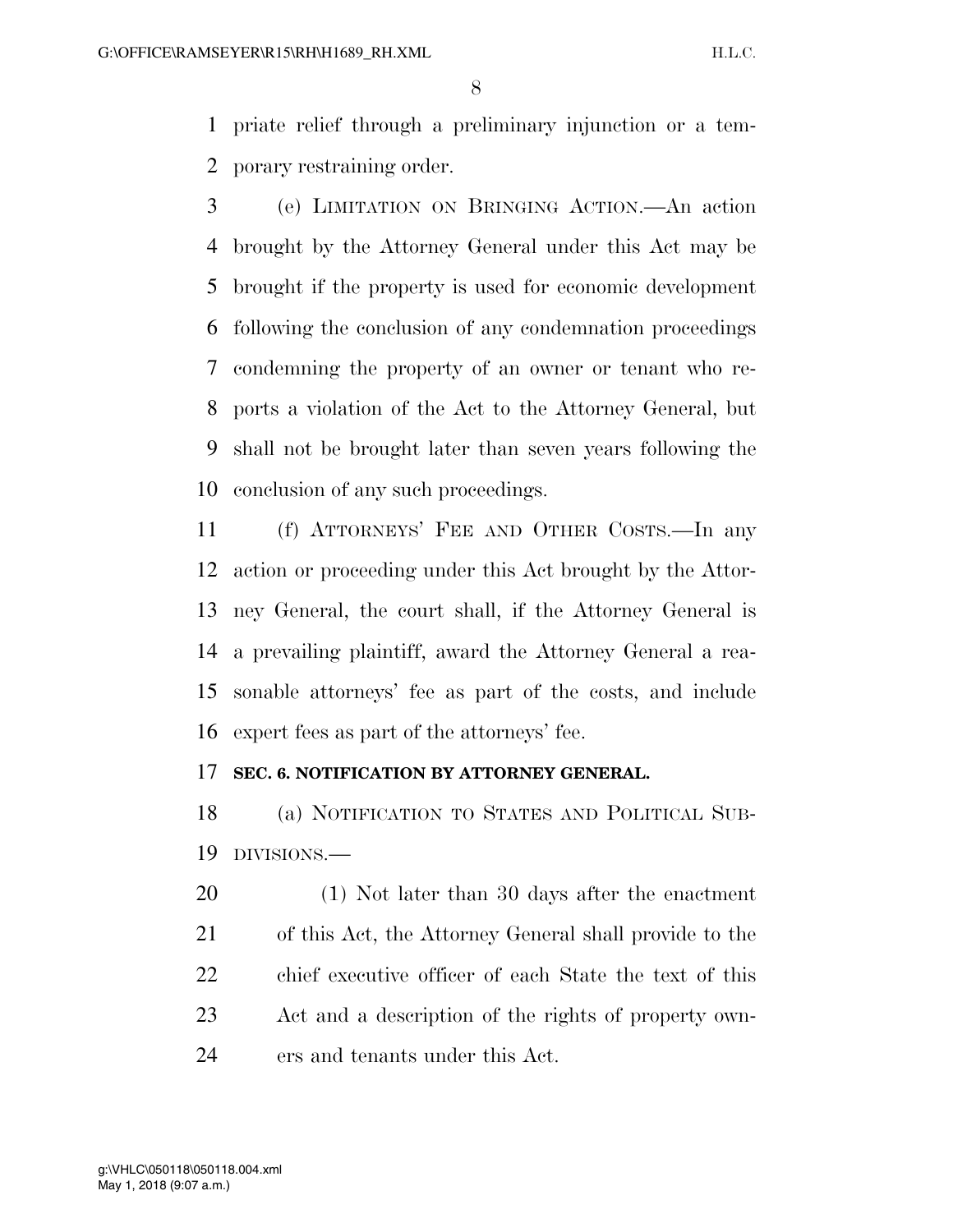(2) Not later than 120 days after the enact- ment of this Act, the Attorney General shall compile a list of the Federal laws under which Federal eco- nomic development funds are distributed. The Attor- ney General shall compile annual revisions of such list as necessary. Such list and any successive revi- sions of such list shall be communicated by the At- torney General to the chief executive officer of each State and also made available on the Internet website maintained by the United States Depart- ment of Justice for use by the public and by the au- thorities in each State and political subdivisions of each State empowered to take private property and convert it to public use subject to just compensation for the taking.

 (b) NOTIFICATION TO PROPERTY OWNERS AND TEN- ANTS.—Not later than 30 days after the enactment of this Act, the Attorney General shall publish in the Federal Register and make available on the Internet website main- tained by the United States Department of Justice a no- tice containing the text of this Act and a description of the rights of property owners and tenants under this Act. **SEC. 7. REPORTS.** 

 (a) BY ATTORNEY GENERAL.—Not later than 1 year after the date of enactment of this Act, and every subse-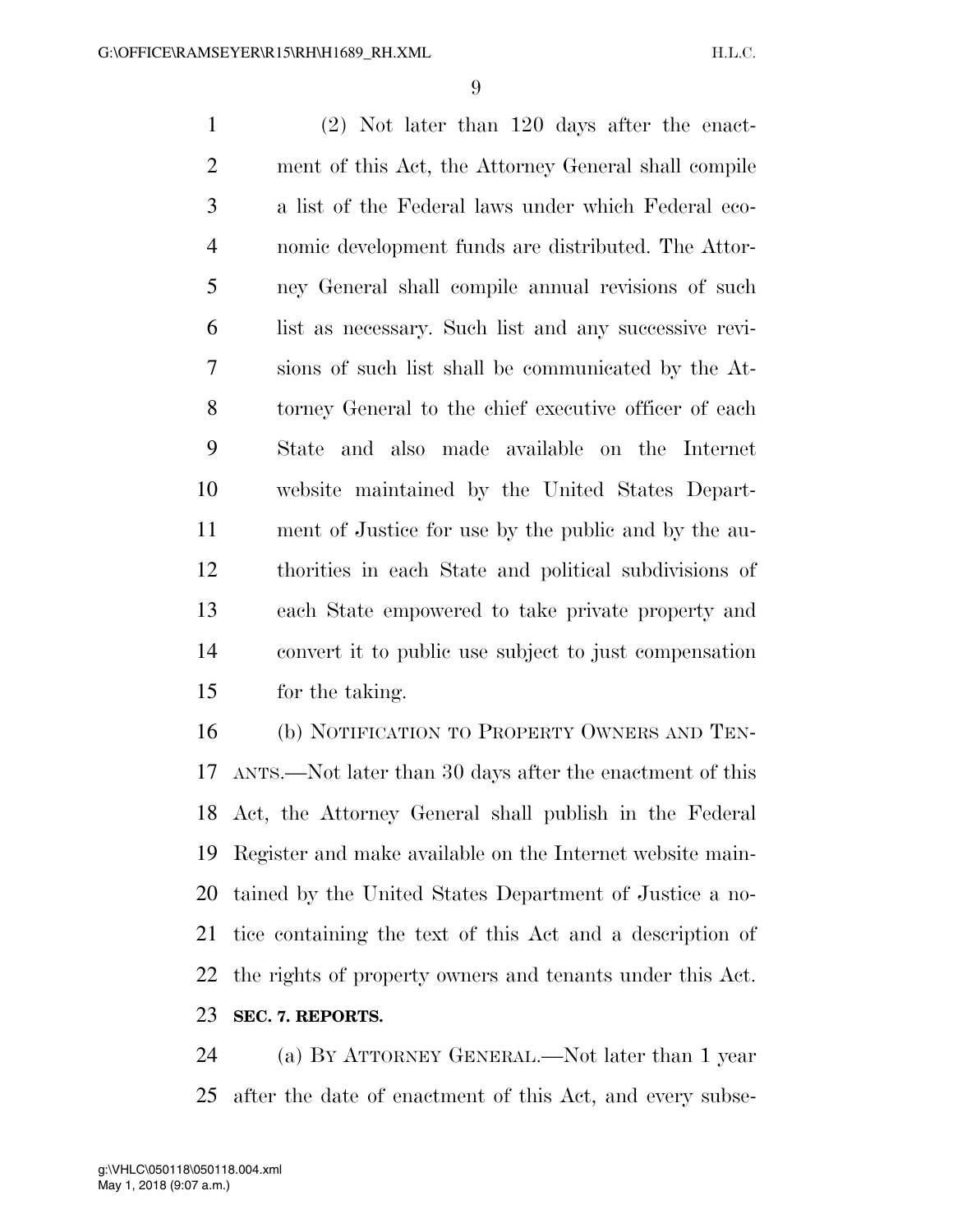quent year thereafter, the Attorney General shall transmit a report identifying States or political subdivisions that have used eminent domain in violation of this Act to the Chairman and Ranking Member of the Committee on the Judiciary of the House of Representatives and to the Chairman and Ranking Member of the Committee on the Judiciary of the Senate. The report shall—

 (1) identify all private rights of action brought as a result of a State's or political subdivision's vio-lation of this Act;

 (2) identify all violations reported by property owners and tenants under section 5(c) of this Act; (3) identify the percentage of minority residents compared to the surrounding nonminority residents and the median incomes of those impacted by a vio-lation of this Act;

 (4) identify all lawsuits brought by the Attorney General under section 5(d) of this Act;

 (5) identify all States or political subdivisions that have lost Federal economic development funds as a result of a violation of this Act, as well as de- scribe the type and amount of Federal economic de- velopment funds lost in each State or political sub- division and the Agency that is responsible for with-holding such funds; and

May 1, 2018 (9:07 a.m.) g:\VHLC\050118\050118.004.xml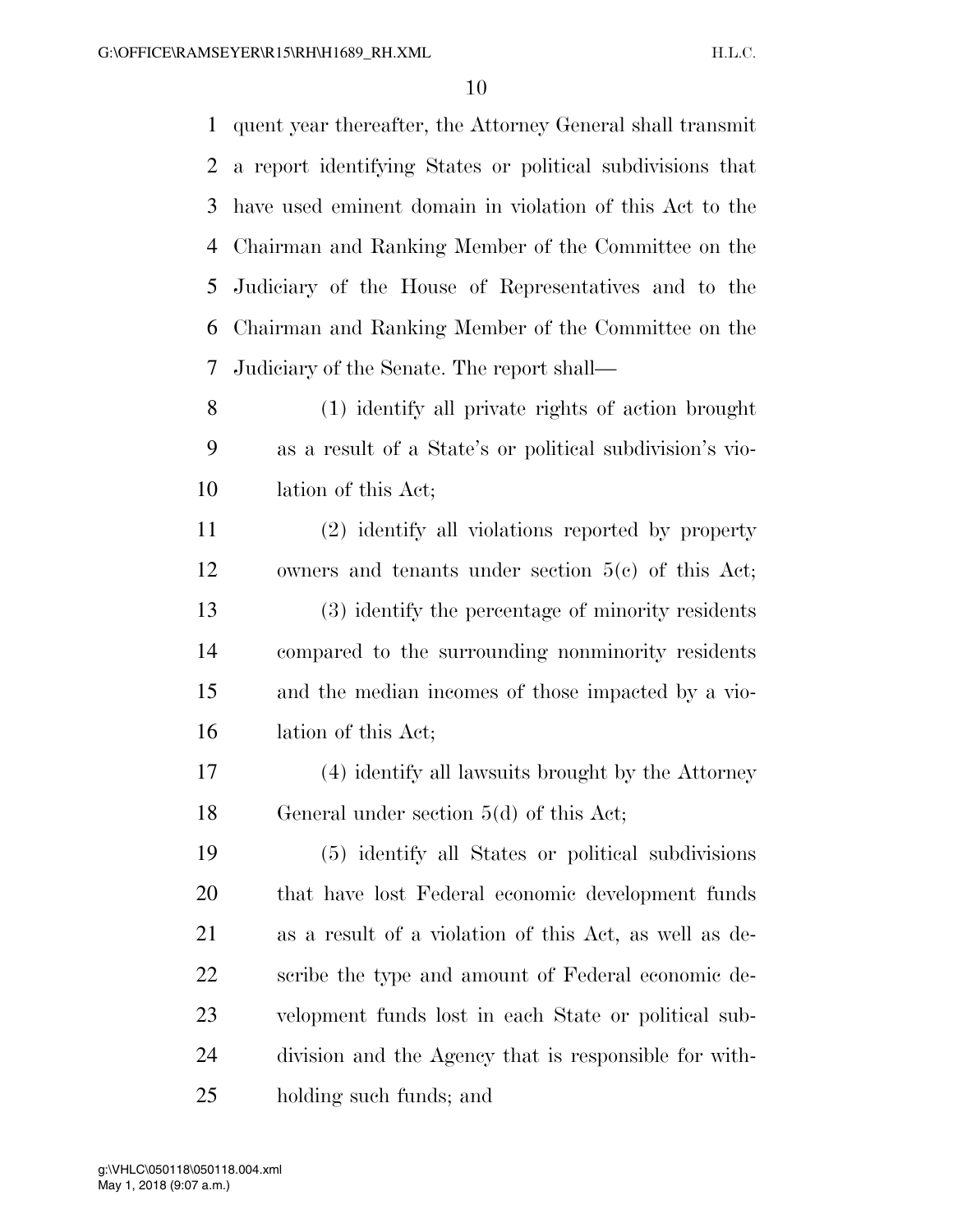(6) discuss all instances in which a State or po- litical subdivision has cured a violation as described in section  $2(e)$  of this Act.

 (b) DUTY OF STATES.—Each State and local author- ity that is subject to a private right of action under this Act shall have the duty to report to the Attorney General such information with respect to such State and local au- thorities as the Attorney General needs to make the report required under subsection (a).

#### **SEC. 8. SENSE OF CONGRESS REGARDING RURAL AMERICA.**

(a) FINDINGS.—The Congress finds the following:

 (1) The founders realized the fundamental im- portance of property rights when they codified the Takings Clause of the Fifth Amendment to the Con- stitution, which requires that private property shall not be taken ''for public use, without just compensa-tion''.

 (2) Rural lands are unique in that they are not traditionally considered high tax revenue-generating properties for State and local governments. In addi- tion, farmland and forest land owners need to have long-term certainty regarding their property rights in order to make the investment decisions to commit land to these uses.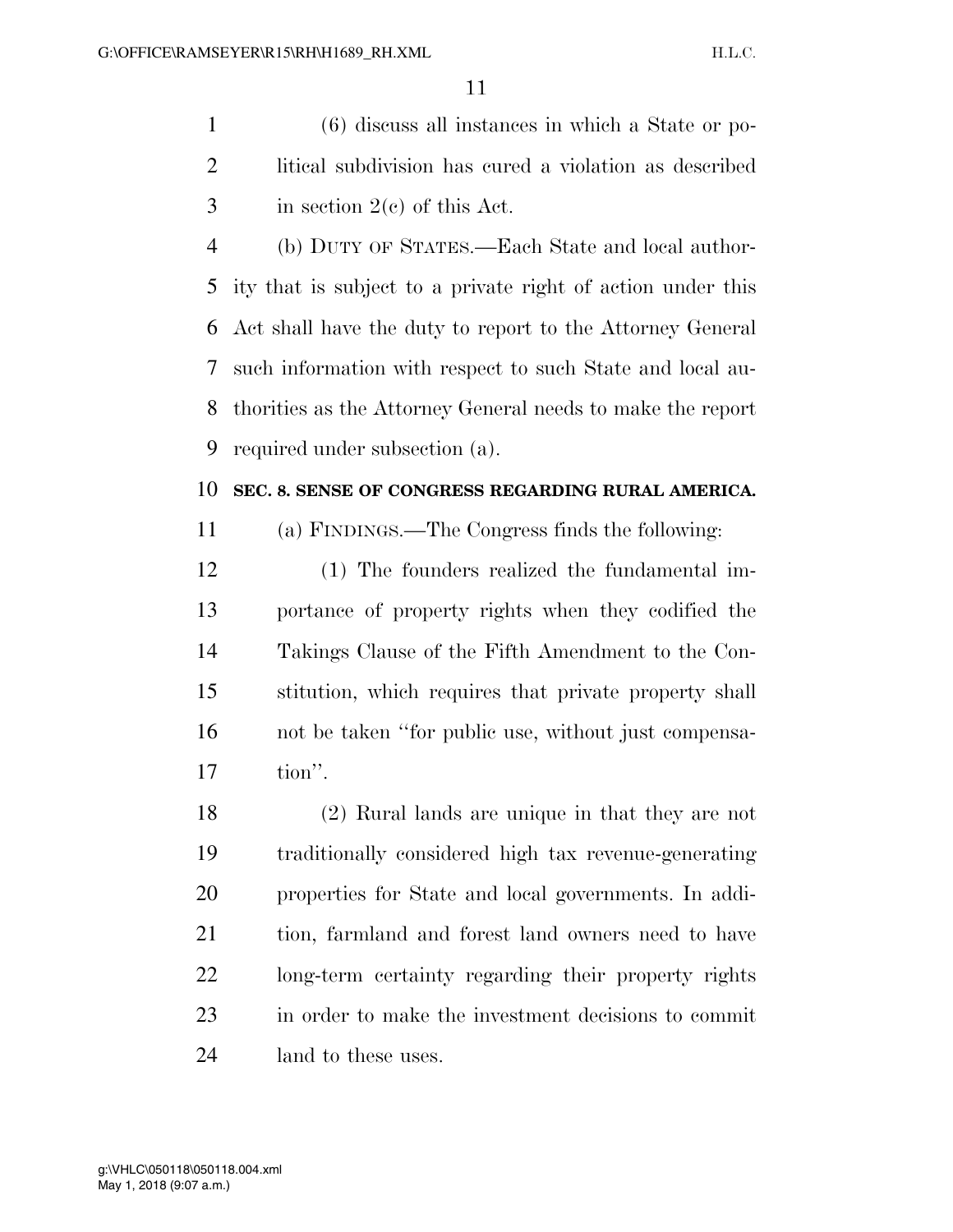(3) Ownership rights in rural land are funda- mental building blocks for our Nation's agriculture industry, which continues to be one of the most im-portant economic sectors of our economy.

 (4) In the wake of the Supreme Court's deci- sion in Kelo v. City of New London, abuse of emi- nent domain is a threat to the property rights of all private property owners, including rural land own-ers.

 (b) SENSE OF CONGRESS.—It is the sense of Con- gress that the use of eminent domain for the purpose of economic development is a threat to agricultural and other property in rural America and that the Congress should protect the property rights of Americans, including those who reside in rural areas. Property rights are central to liberty in this country and to our economy. The use of eminent domain to take farmland and other rural property for economic development threatens liberty, rural econo- mies, and the economy of the United States. The taking of farmland and rural property will have a direct impact on existing irrigation and reclamation projects. Further- more, the use of eminent domain to take rural private property for private commercial uses will force increasing numbers of activities from private property onto this Na-tion's public lands, including its National forests, National

May 1, 2018 (9:07 a.m.) g:\VHLC\050118\050118.004.xml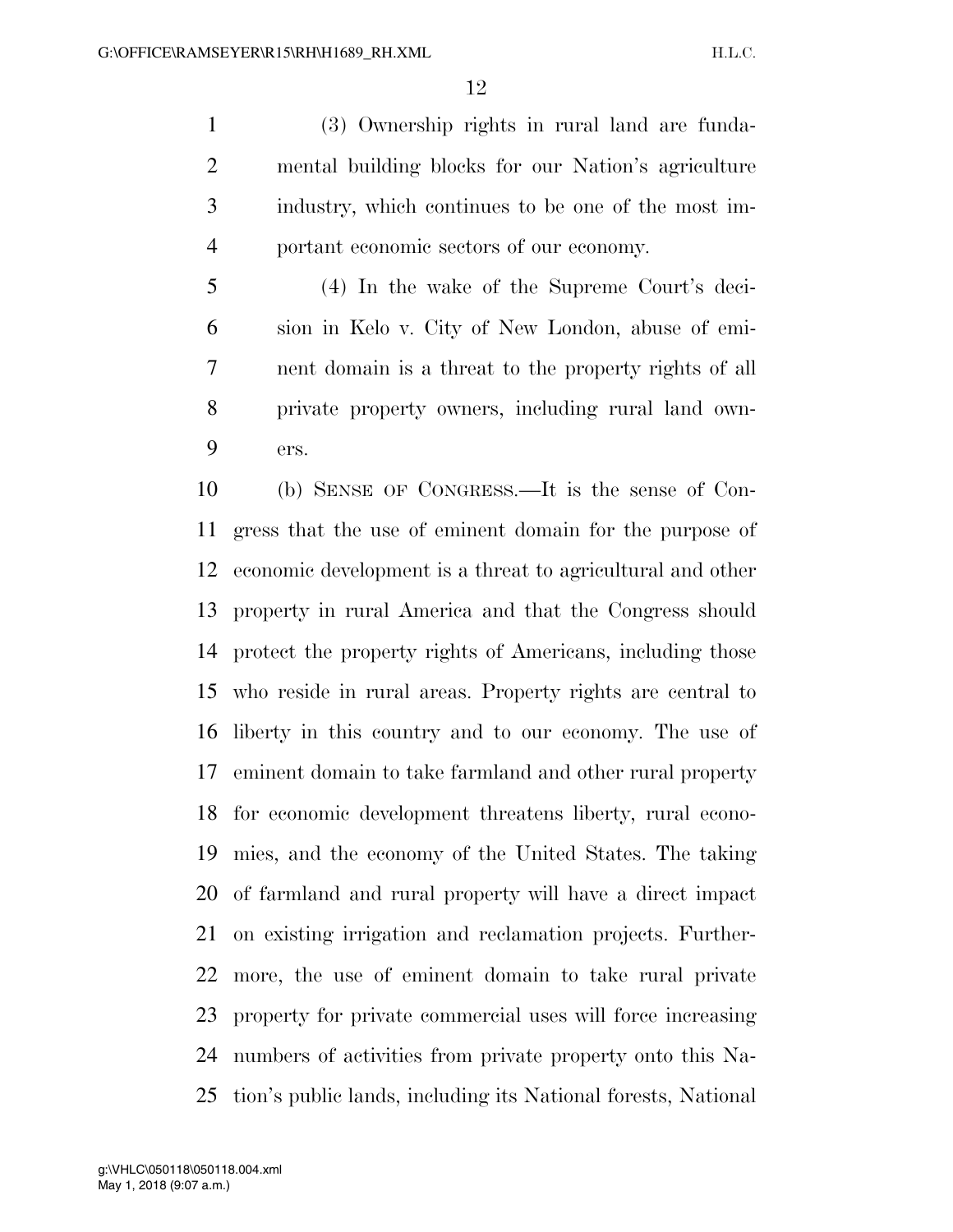parks and wildlife refuges. This increase can overburden the infrastructure of these lands, reducing the enjoyment of such lands for all citizens. Americans should not have to fear the government's taking their homes, farms, or businesses to give to other persons. Governments should not abuse the power of eminent domain to force rural property owners from their land in order to develop rural land into industrial and commercial property. Congress has a duty to protect the property rights of rural Ameri-cans in the face of eminent domain abuse.

#### **SEC. 9. SENSE OF CONGRESS.**

 It is the policy of the United States to encourage, support, and promote the private ownership of property and to ensure that the constitutional and other legal rights of private property owners are protected by the Federal Government.

#### **SEC. 10. RELIGIOUS AND NONPROFIT ORGANIZATIONS.**

 (a) PROHIBITION ON STATES.—No State or political subdivision of a State shall exercise its power of eminent domain, or allow the exercise of such power by any person or entity to which such power has been delegated, over property of a religious or other nonprofit organization by reason of the nonprofit or tax-exempt status of such orga-nization, or any quality related thereto if that State or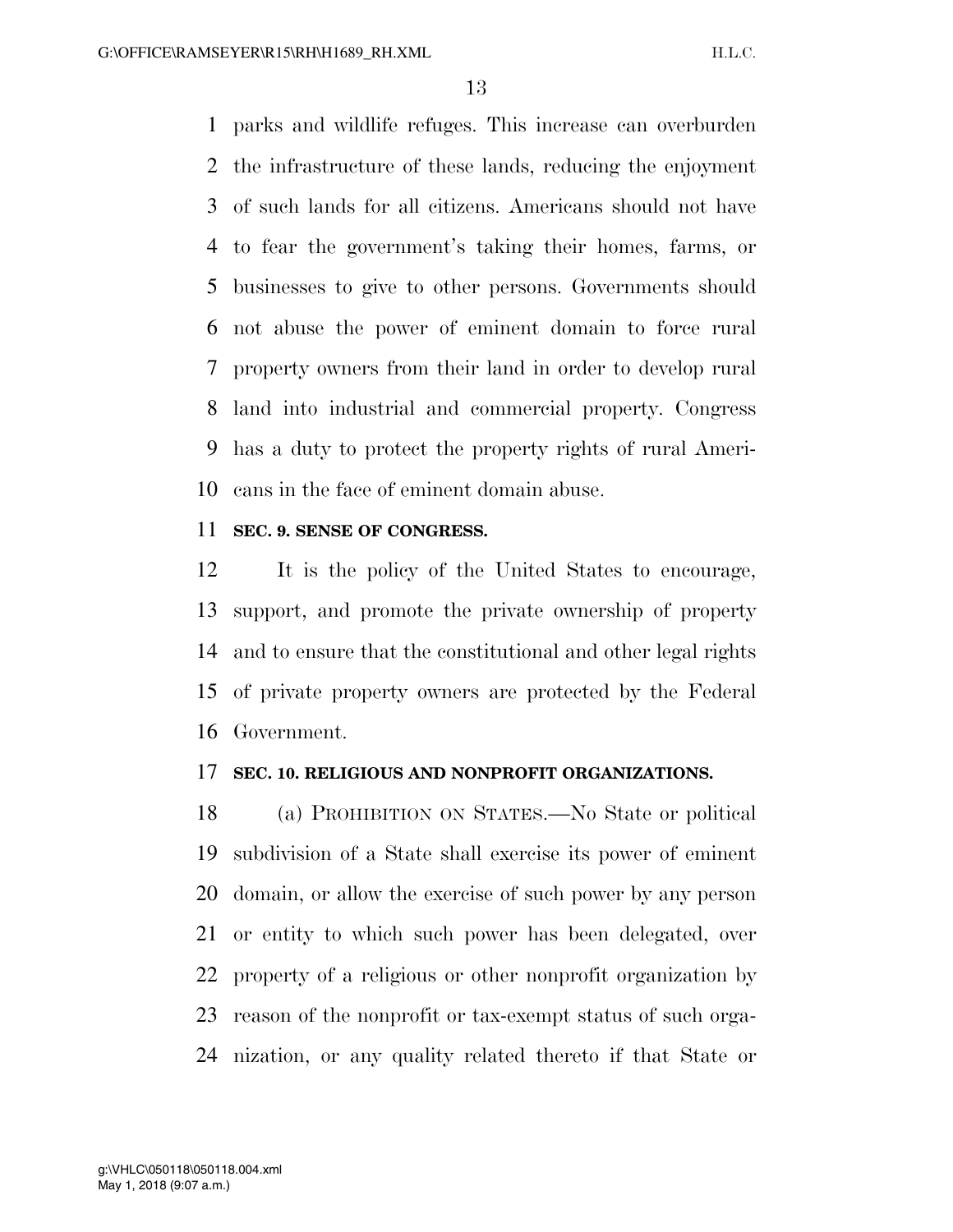political subdivision receives Federal economic develop-ment funds during any fiscal year in which it does so.

 (b) INELIGIBILITY FOR FEDERAL FUNDS.—A viola- tion of subsection (a) by a State or political subdivision shall render such State or political subdivision ineligible for any Federal economic development funds for a period of 2 fiscal years following a final judgment on the merits by a court of competent jurisdiction that such subsection has been violated, and any Federal agency charged with distributing those funds shall withhold them for such 2- year period, and any such funds distributed to such State or political subdivision shall be returned or reimbursed by such State or political subdivision to the appropriate Fed- eral agency or authority of the Federal Government, or component thereof.

 (c) PROHIBITION ON FEDERAL GOVERNMENT.—The Federal Government or any authority of the Federal Gov- ernment shall not exercise its power of eminent domain over property of a religious or other nonprofit organization by reason of the nonprofit or tax-exempt status of such organization, or any quality related thereto.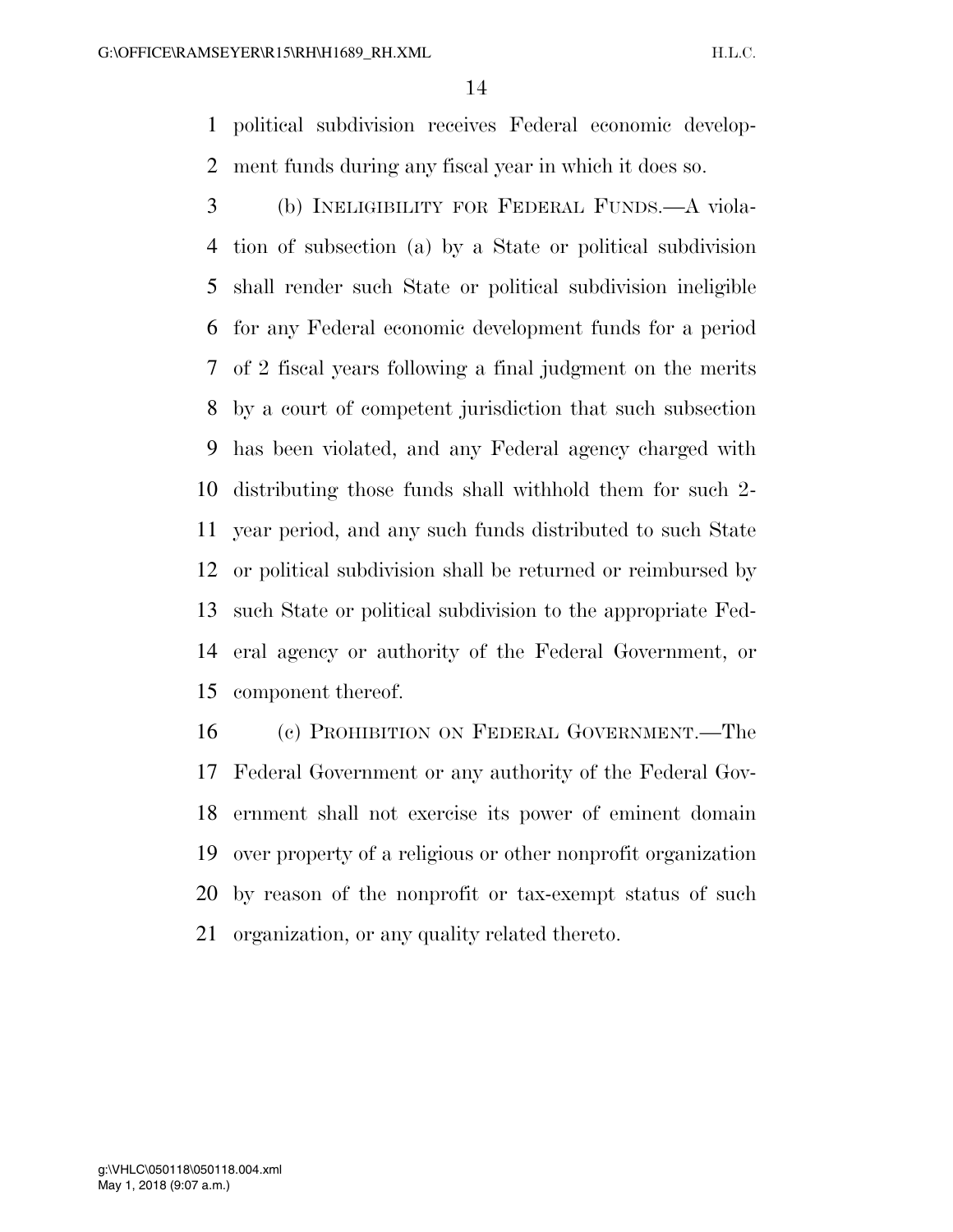## **SEC. 11. REPORT BY FEDERAL AGENCIES ON REGULATIONS AND PROCEDURES RELATING TO EMINENT DOMAIN.**

 Not later than 180 days after the date of the enact- ment of this Act, the head of each Executive department and agency shall review all rules, regulations, and proce- dures and report to the Attorney General on the activities of that department or agency to bring its rules, regula-tions and procedures into compliance with this Act.

#### **SEC. 12. SENSE OF CONGRESS.**

 It is the sense of Congress that any and all pre- cautions shall be taken by the government to avoid the unfair or unreasonable taking of property away from sur- vivors of Hurricane Katrina who own, were bequeathed, or assigned such property, for economic development pur-poses or for the private use of others.

#### **SEC. 13. DISPROPORTIONATE IMPACT.**

 If the court determines that a violation of this Act has occurred, and that the violation has a disproportion- ately high impact on the poor or minorities, the Attorney General shall use reasonable efforts to locate former own- ers and tenants and inform them of the violation and any remedies they may have.

#### **SEC. 14. DEFINITIONS.**

In this Act the following definitions apply: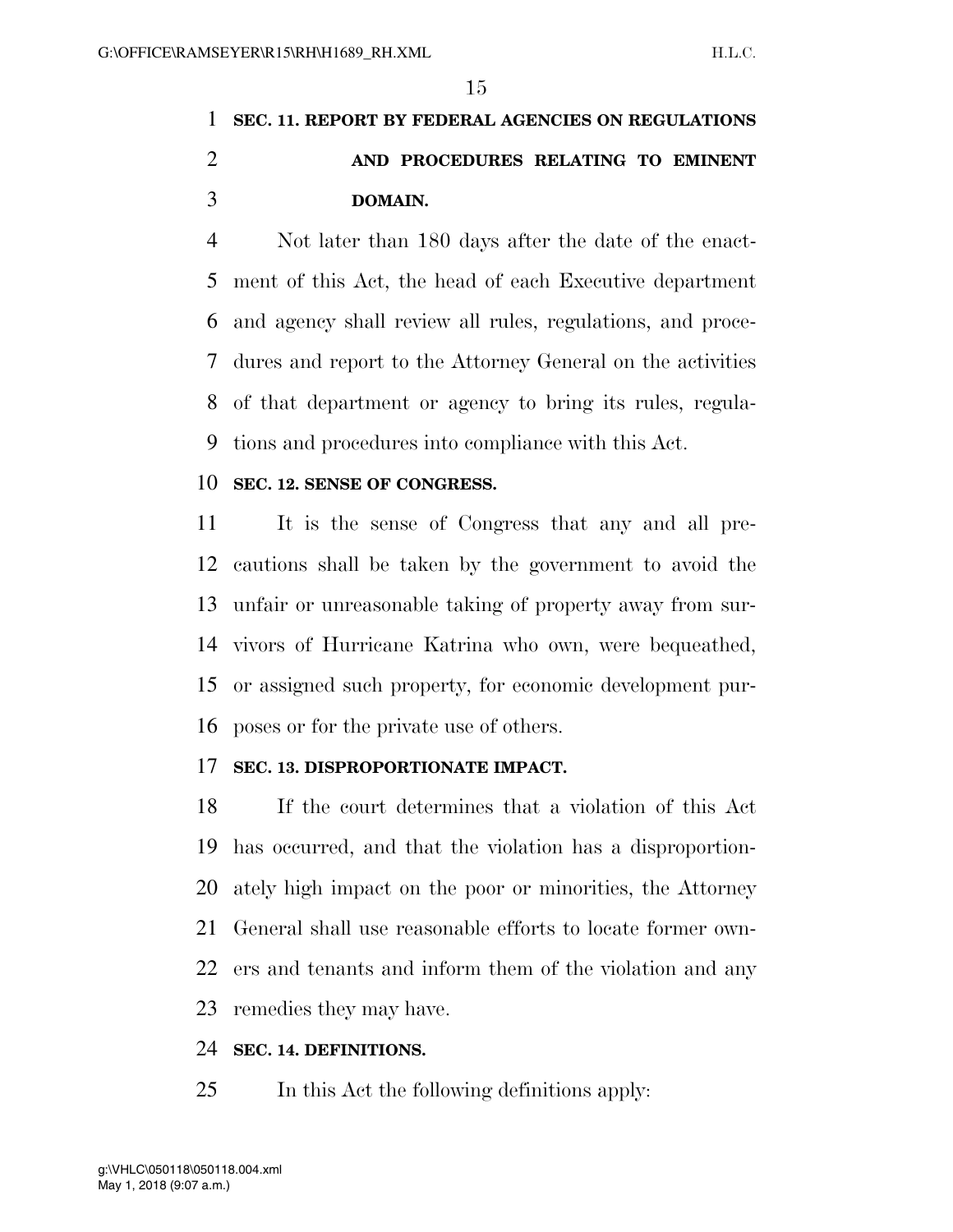| $\mathbf{1}$   | (1)<br>ECONOMIC DEVELOPMENT.—The term                  |
|----------------|--------------------------------------------------------|
| $\overline{2}$ | "economic development" means taking private prop-      |
| 3              | erty, without the consent of the owner, and con-       |
| $\overline{4}$ | veying or leasing such property from one private       |
| 5              | person or entity to another private person or entity   |
| 6              | for commercial enterprise carried on for profit, or to |
| 7              | increase tax revenue, tax base, employment, or gen-    |
| 8              | eral economic health, except that such term shall not  |
| 9              | include—                                               |
| 10             | (A) conveying private property—                        |
| 11             | (i) to public ownership, such as for a                 |
| 12             | road, hospital, airport, or military base;             |
| 13             | (ii) to an entity, such as a common                    |
| 14             | carrier, that makes the property available             |
| 15             | to the general public as of right, such as             |
| 16             | a railroad or public facility;                         |
| 17             | (iii) for use as a road or other right                 |
| 18             | of way or means, open to the public for                |
| 19             | transportation, whether free or by toll; and           |
| 20             | (iv) for use as an aqueduct, flood con-                |
| 21             | trol facility, pipeline, or similar use;               |
| 22             | (B) removing harmful uses of land pro-                 |
| 23             | vided such uses constitute an immediate threat         |
| 24             | to public health and safety;                           |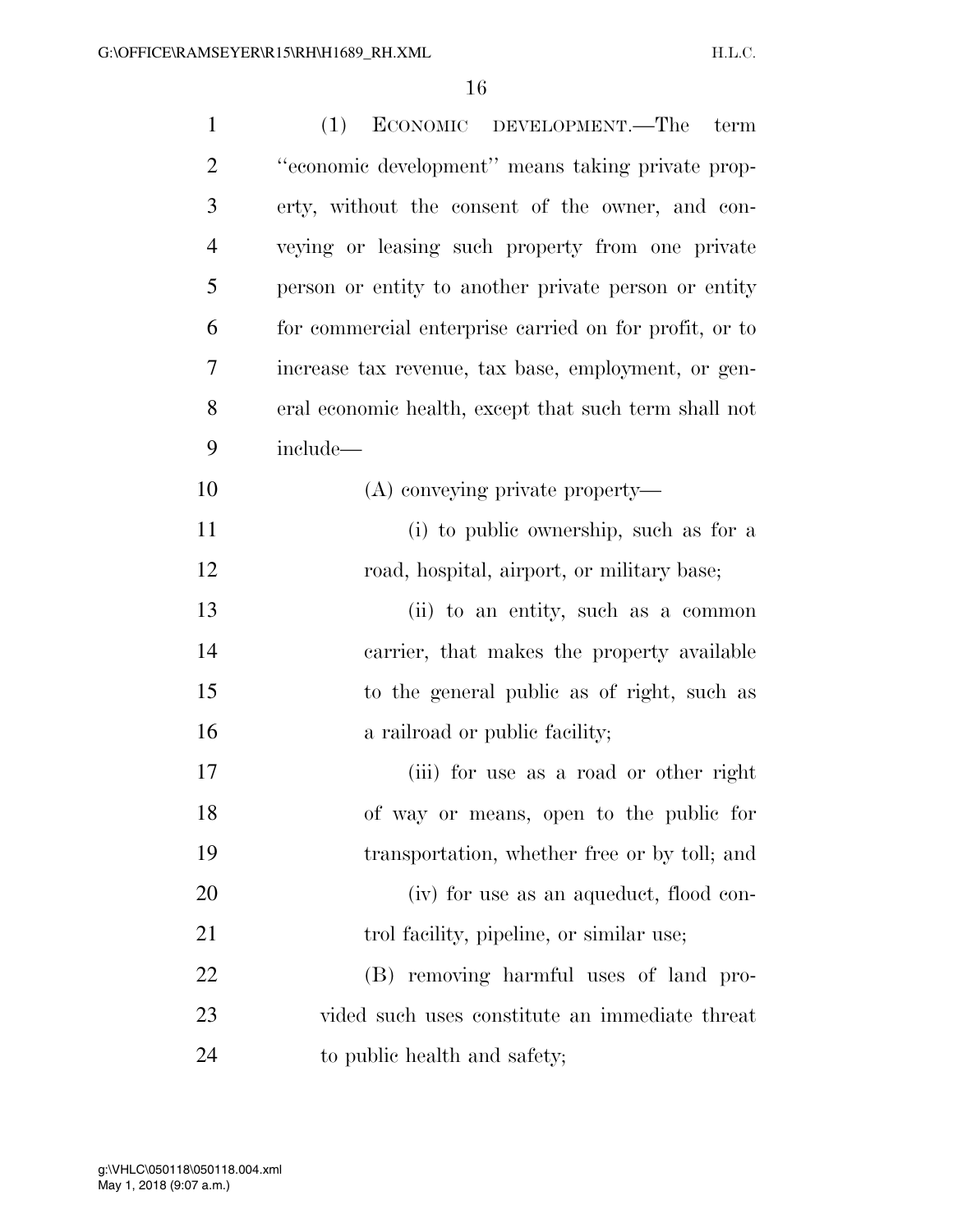(C) leasing property to a private person or entity that occupies an incidental part of public property or a public facility, such as a retail es- tablishment on the ground floor of a public building; (D) acquiring abandoned property; (E) clearing defective chains of title; (F) taking private property for use by a utility providing electric, natural gas, tele- communication, water, wastewater, or other utility services either directly to the public or indirectly through provision of such services at the wholesale level for resale to the public; and (G) redeveloping of a brownfield site as de- fined in the Small Business Liability Relief and Brownfields Revitalization Act (42 U.S.C. 9601(39)). (2) FEDERAL ECONOMIC DEVELOPMENT FUNDS.—The term ''Federal economic development funds'' means any Federal funds distributed to or through States or political subdivisions of States under Federal laws designed to improve or increase the size of the economies of States or political sub-divisions of States.